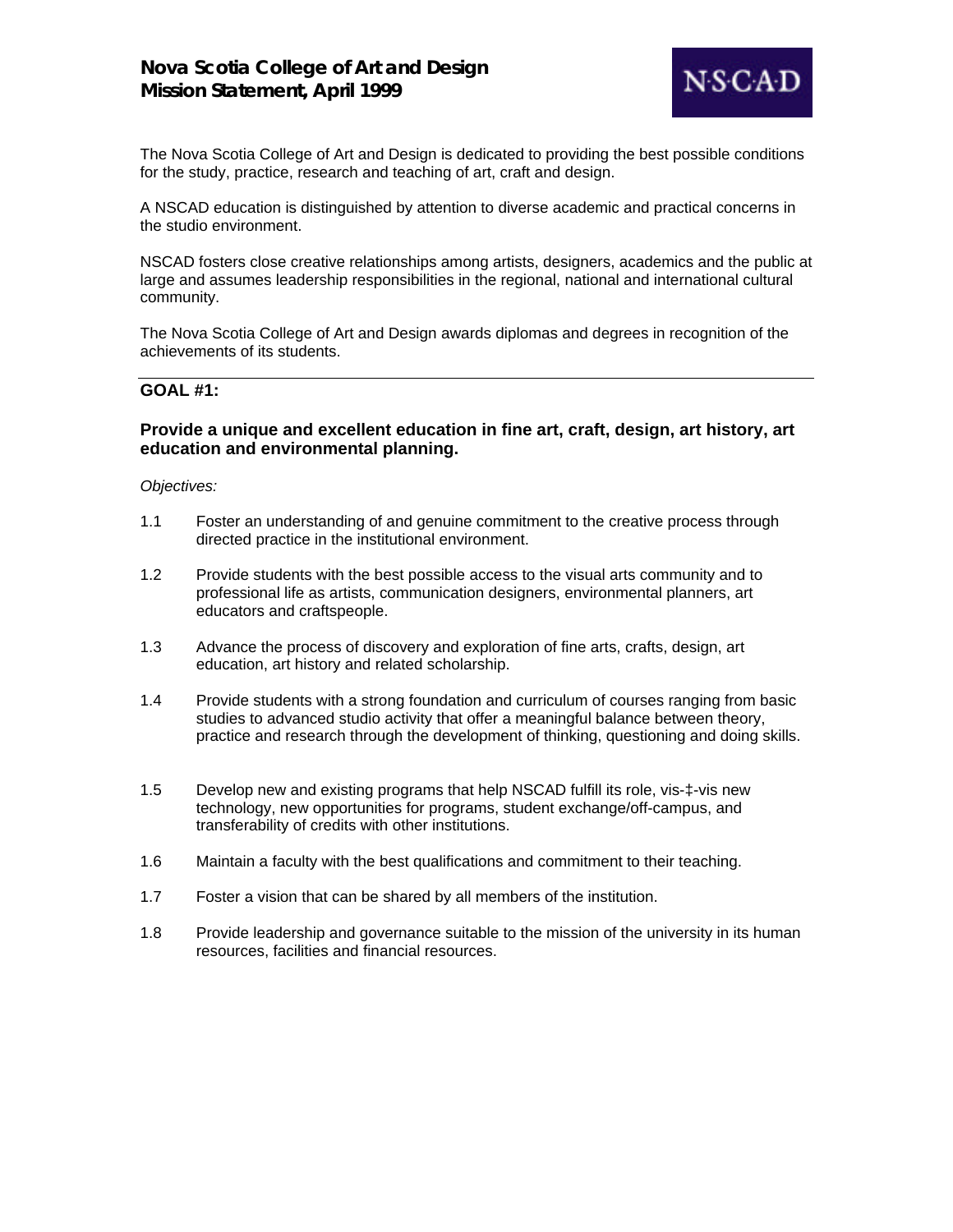# **Be a centre of excellence for research and development in the practice of fine art, craft, design, art history, art education and environmental planning.**

*Objectives:*

- 2.1 Encourage students and faculty to pursue research from basic inquiry to applied and mission-oriented investigation.
- 2.2 Develop and maintain state-of-the-art research facilities.
- 2.3 Encourage and support faculty and graduate students in their research and professional practice.
- 2.4 Publish and exhibit the results of research and professional practice activities at NSCAD.

# **GOAL #3**

# **As the Centre of Excellence for education and practice of the arts, to be a leader in Atlantic Canada and to play a leading role nationally and internationally.**

- 3.1 Undertake initiatives, while participating in a coordinated system of higher education, that will reflect NSCADís uniqueness and autonomy.
- 3.2 Be an advocate for the role of art, design and craft in society by undertaking initiatives provincially, nationally and internationally; by forming partnerships and liaisons with other organizations; by encouraging faculty to publish and exhibit their work.
- 3.3 Equip students to earn a living in their disciplines with new courses that respond to the economic realities of being a professional artist, craftsperson, designer, art historian or art educator; and with professional training and development for related disciplines and careers.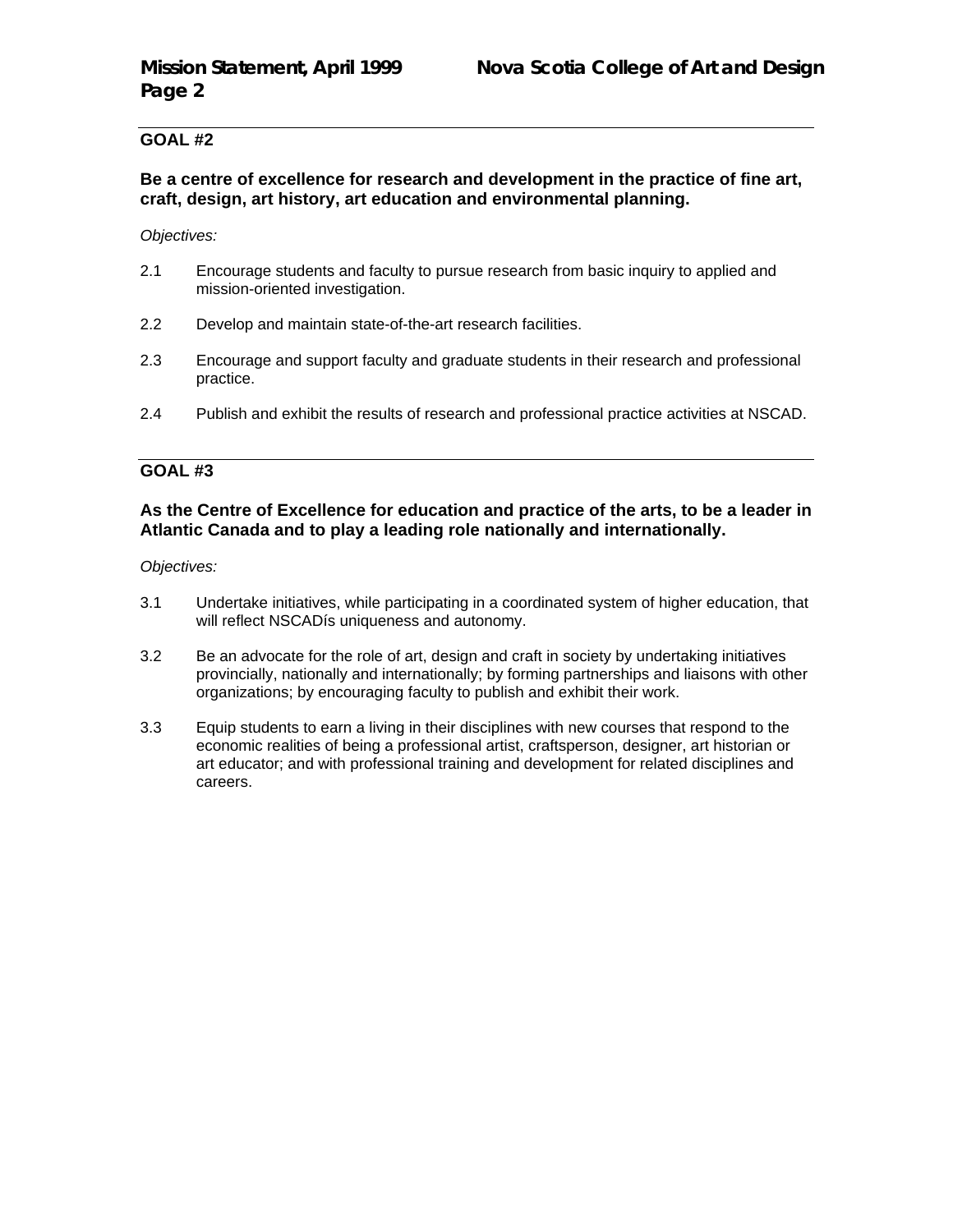### **Be a partner with communities, organization, educational institutions and individuals who share NSCADís interests.**

#### *Objectives:*

- 4.1 Support and develop close links with the professional communities (practitioners, professional associations and corporate communities) associated with research and practice in the major areas of study in the College.
- 4.2 Coordinate and share resources with other universities for the mutual benefit of students and faculty, while maintaining maximum visibility for NSCAD through credit courses, research facilities, exhibition facilities and faculty resources.
- 4.3 Coordinate and share resources with other art, craft, design and community organizations for the benefit of the general public while maintaining maximum visibility for NSCAD.
- 4.4 Be an information/referral source for events, activities and programs.

# **GOAL #5**

#### **Provide a working and learning environment that addresses the needs of a wide and diverse community.**

- 5.1 Encourage tolerance, responsibility and sensitivity within the College community.
- 5.2 Develop appropriate policies beneficial to all NSCAD departments and divisions and ensure that the College community is fully aware of these policies.
- 5.3 Encourage students to explore educational opportunities and experiences to enhance their education.
- 5.4 Plan and provide for improvements to student services and student aid (student scholarships, bursaries, etc.) and continually monitor needs and priorities.
- 5.5 Ensure that NSCAD is a workplace based on mutual respect.
- 5.6 Consult with diverse communities and make NSCAD educational services and opportunities more accessible to them.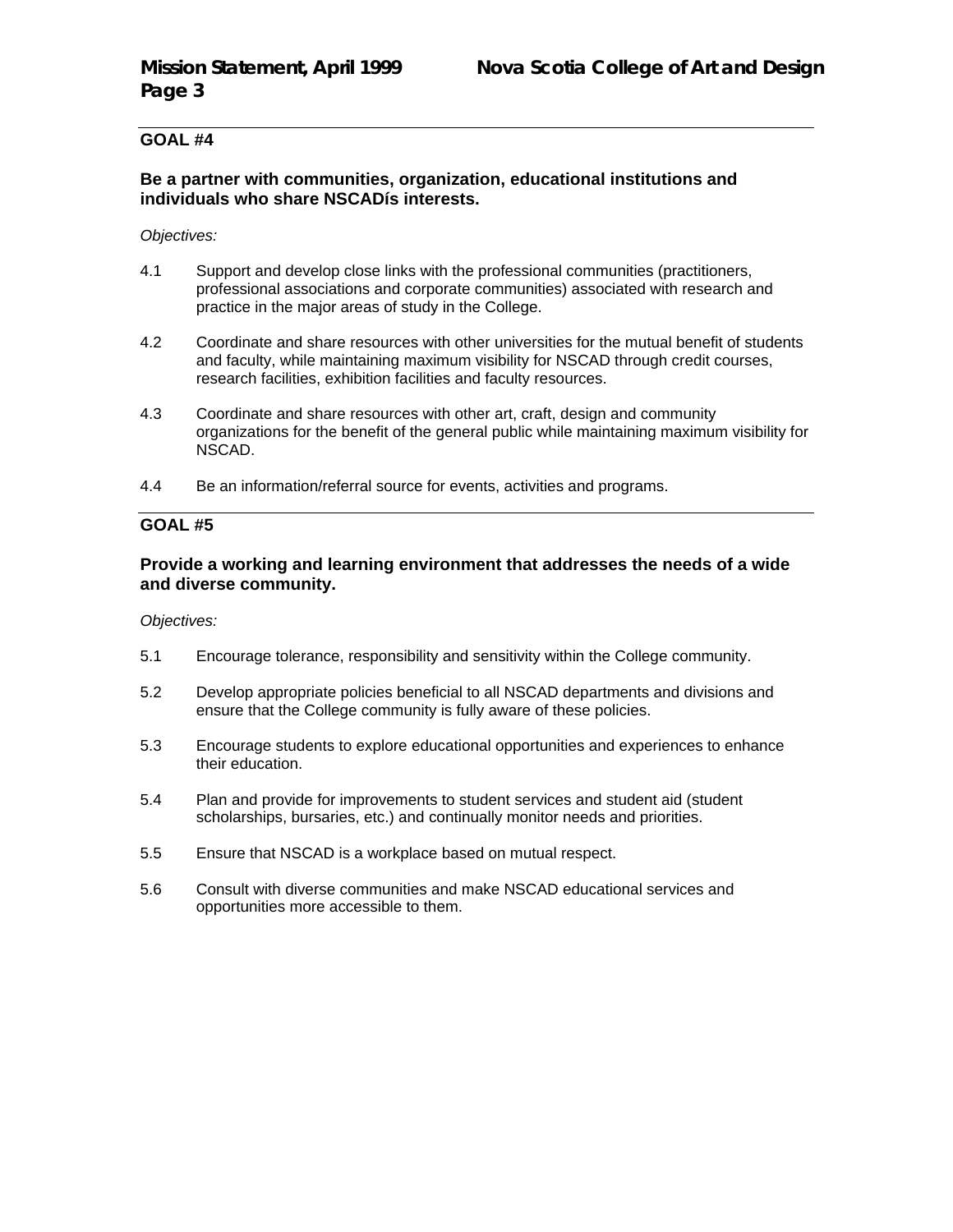### **Attract students with creative promise and intellectual ability who are committed to their education.**

*Objectives:*

- 6.1 Develop a recruitment strategy to attract students from different cultural, ethnic and demographic backgrounds.
- 6.2 Encourage collaboration between Continuing Education, Foundation and Admissions towards active recruitment of students throughout Nova Scotia.
- 6.3 Develop a strategy to attract and maintain faculty and staff from various backgrounds who are committed to their work and to the university.
- 6.4 Provide educational opportunities for all qualified students, including those facing social, economic or physical challenges.
- 6.5 Develop resources to provide student scholarships, financial assistance and resources which will enable NSCAD to attract and maintain a diverse mix of students, faculty and staff.
- 6.6 Determine suitable enrollment levels.

# **GOAL #7**

### **Provide a high-quality, properly serviced facility that will meet the evolving needs of the College.**

- 7.1 Continually monitor and assess the facility and its appropriateness for NSCADís needs and explore new facilities as opportunities arise.
- 7.2 Ensure the campus is accessible to physically challenged persons, and that the facility conforms to current building fire and safety codes.
- 7.3 Develop the most efficient, cost-effective student services including housing, cafeteria and supply store.
- 7.4 Constantly improve College facilities for health and safety, convenience and efficiency.
- 7.5 Develop policies and procedures for college-wide allocation and use of physical space and facilities.
- 7.6 Expand the existing telecommunication and computer system to provide global communication to all members of the campus community.
- 7.7 Continue the program to enhance the identity and convey the autonomy of the College.